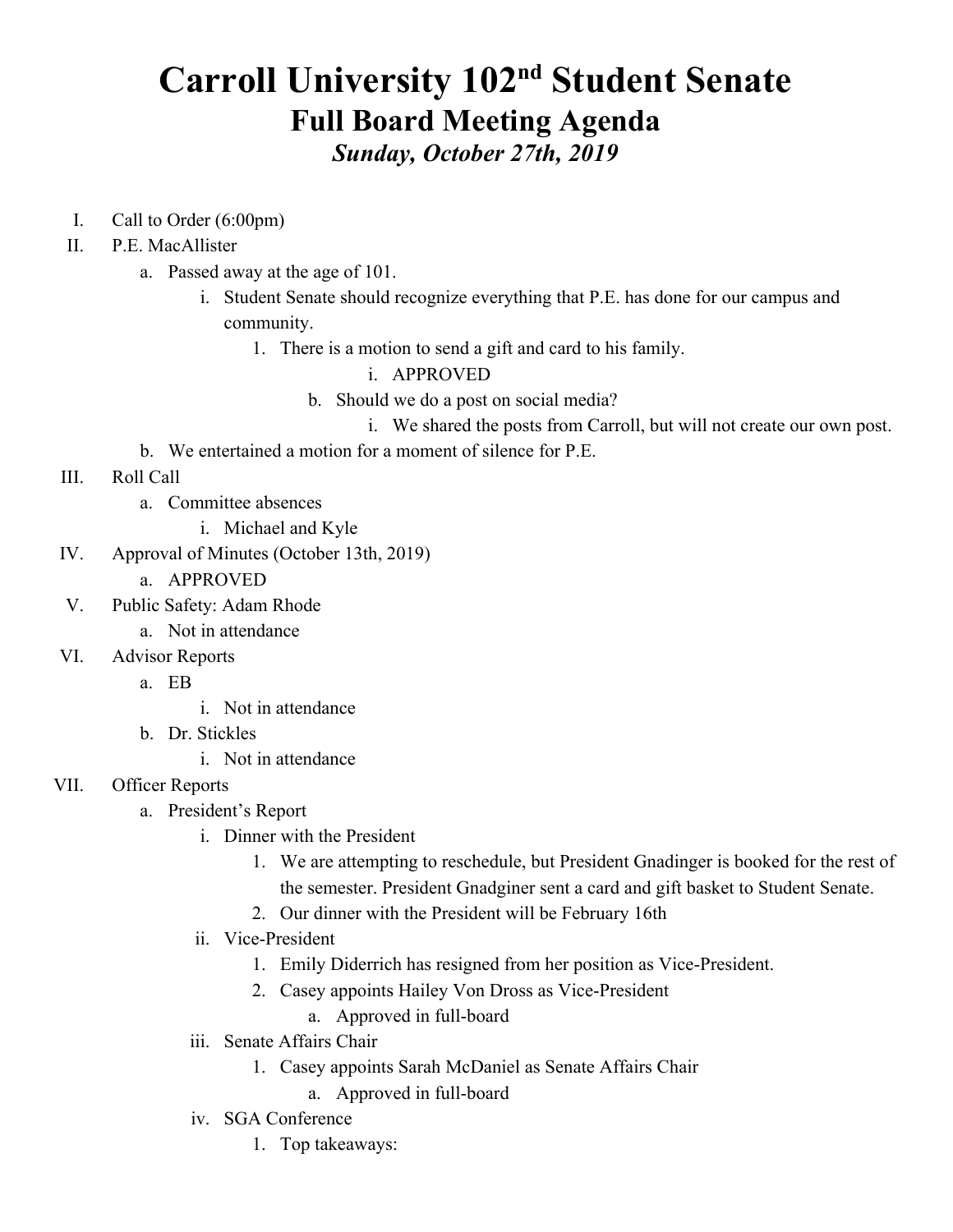- a. Diversity/Inclusion Efforts
- b. Signature Programs
	- i. Sustainable program that Senate will be known for
		- 1. Senate affairs will be working on a few ideas, but Hailey asked for ideas from full board:
			- a. Lip Dub?
				- i. Josh has more information on this
- c. Committee structure/Student Government structure
	- i. We talked with a large variety of schools with different board structures and capabilities
	- ii. Ad Hoc committees will be utilized
- d. Paying Senators- Does our fullboard think this is feasible?
	- i. How can you justify this for people who just sit in meetings and do not do anything?
		- 1. Stipulations in place to ensure that people are doing work
		- 2. Each committee chair can monitor what people are actually doing and consequences/reductions in pay can happen
			- a. Fullboard becomes the tricky factor
				- i. Sometimes committee chairs are the ones not doing anything
	- ii. We would be considering a stipend/scholarship?
		- 1. Not sure of the logistics at this time.
	- iii. Where would this money come from?
		- 1. Funding would most likely come from the One Fund
			- a. There is discussion that this is morally wrong, that we should not be using the Student Activity Fee to pay ourselves
	- iv. If we want to make a motion, there should be some documents created with the pros and cons and details and statistics
		- 1. We cannot have specific discussion on this without knowing more about it
			- a. Hailey will do some research and will look at past research and will bring some back to fullboard
			- b. Where is the money coming from?
				- i. Is it all coming from student activity fee?
				- ii. What is the budget size for the school?
	- v. Clara: We should think of this as individuals. How would you feel about getting paid? What could you change to feel like you "deserve" to be paid?
	- vi. There is a lot of change how discussion sounded when considering it a "scholarship" as opposed to "getting paid"
	- vii. Tegan: I do not think that us as senators should have the final vote, we should have administration approve this first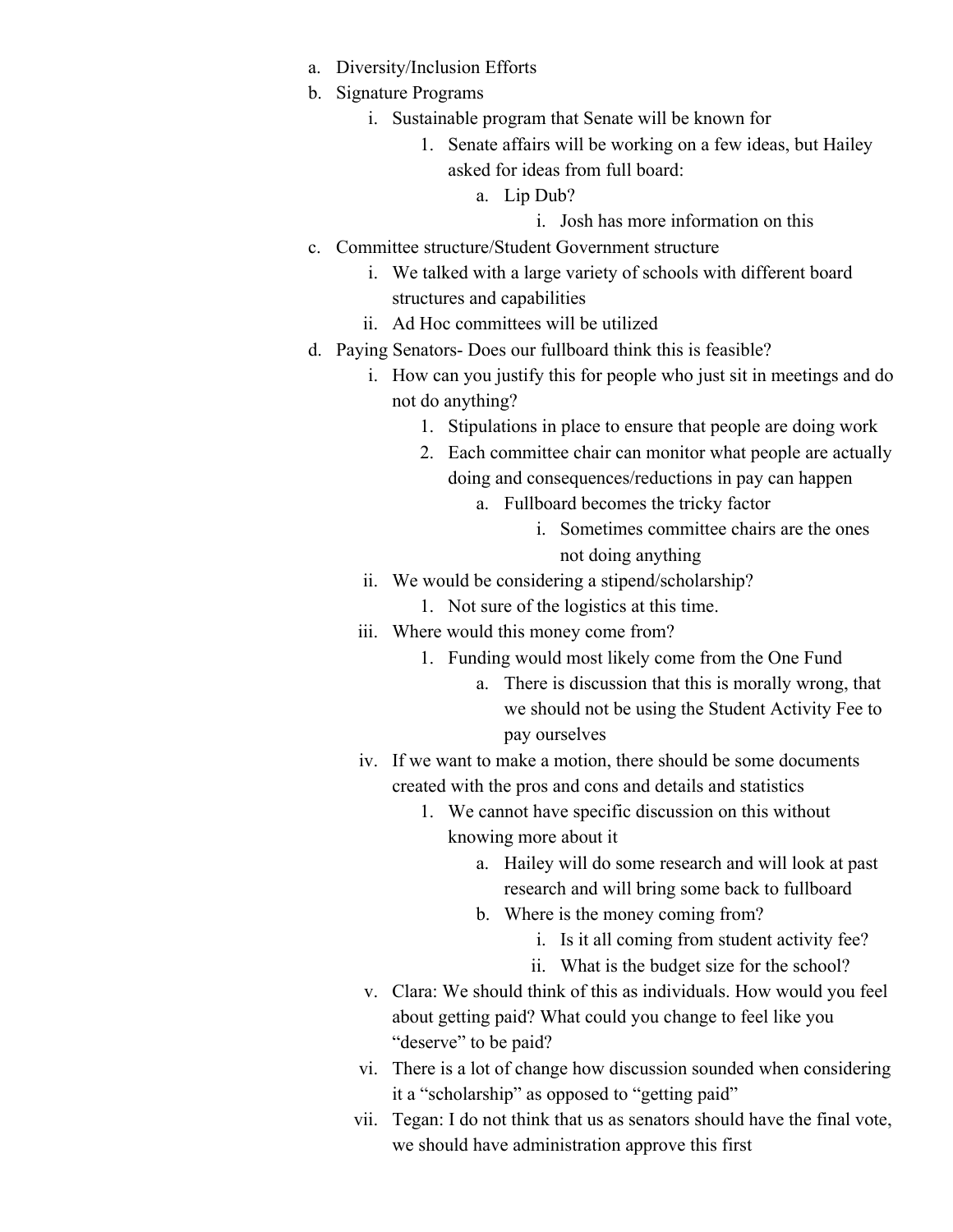viii. There was a lot of talk about ethics

- 2. Expect to hear more from Hailey and Casey about the conference
	- a. Casey and Hailey were given copies of each presentation from the conference, and may be implementing some into future meetings/trainings.
- v. The Commons
	- 1. Postponed until the end of the meeting initially, postponed to another meeting entirely due to lack of time at the current meeting

# b. Treasurer's Report

- i. One Fund: \$76,688 currently
	- 1. Pete's Den (\$20,000) still needs to be taken out
	- 2. Another \$10,000 has been allocated
	- 3. The \$120,000 that we will be receiving as a roll-over has not been transferred as of yet

# VIII. Old Business

- a. Table cover design
	- i. The proposed design needs to be updated:
		- 1. Different colors and different variations of the wording of "Student Senate"
		- 2. Discussed having the logo be in color as opposed to just being white
		- 3. What colors were talked about?
			- a. Orange and blue colored logo, without the blues blending together
				- i. White writing
			- b. What if we change the table cloth color itself?
				- i. Orange
				- ii. White
				- iii. Navy
					- 1. Would this following the new Carroll marketing protocol?
				- iv. Grey
	- ii. Someone mentioned having the words "Student Senate" on the side of the logo
	- iii. Casey will reach out for some new ideas from the company

# IX. New Business

- a. Gamma Alpha Omega \$1,000
	- i. Would like to use this money for the entire year as a budget
		- 1. They did not know how the funding process worked, they were willing to listen and plan to come back in the future should they need more funds
		- 2. There is a conference in July that they are required to attend and we can plan to received a request from them
	- ii. Josh will reach out to the Treasurer of GAO
	- iii. This request will be voted on next week
- b. National Student Leadership Diversity Convention \$5,967
	- i. Opportunity to increase inclusion on campus
	- ii. Various organizations on campus will be sending a student representative
		- 1. Each organization will be responsible for paying \$150 in order to show commitment to the convention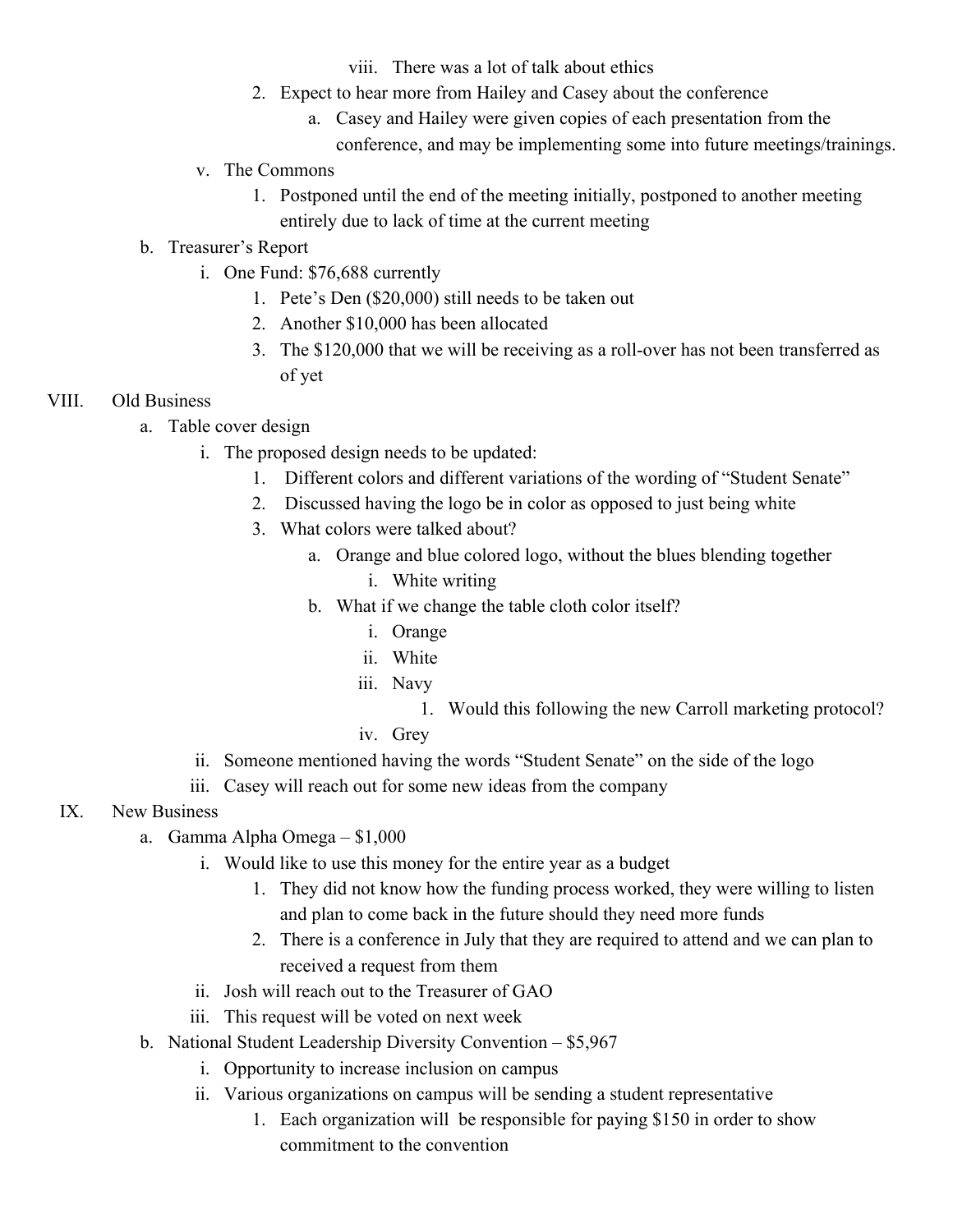- iii. Would it be possible to have EB attend rather than appoint a student as she is the one who trains the OMs?
- iv. What is the plan when you return?
	- 1. This should be required of all organizations who attend conferences, not just this conference
	- 2. Vanessa is trying to implement our own diversity conference on campus
		- a. This would be mostly for faculty and staff at first
		- b. The second step would be a diversity summit for students
		- c. The third step would be inviting community members and outside students to attend
	- 3. A convocation point perhaps?
	- 4. Maybe have students complete a daily blog/vlog each day when they attend?

# X. Campus Committee Reports

- a. Governance Committees
	- i. Standing Academic Committee
		- 1. ASC Paul
			- a. See appendix A
			- *Wednesdays at 4:00pm*
		- 2. GCCEC Kira, Rachel
			- *Thursdays at 4:00pm*
	- ii. Standing Institutional Committee
		- 1. Planning and Budget Committee Sarah, Jason, Luke, Casey
			- a. Long meeting with not a lot of content
			- b. Reached out to different parts of campus to discuss what the future should look like for this committee
			- c. Questions asked: How do we move forward?
				- i. This will be discussed in the future
			- d. What has this committee done in the past?
			- e. Casey thinks that faculty, staff, and student should make recommendations about where funding should go, and the committee will have the ability to decide
	- iii. Judicial Committee
		- 1. Student/Faculty Ethics Committee Josh Williams, Hailey Von Dross, Jose Abreu
- b. Other Committees
	- i. Reservations Advisory Committee Isaac, Michael *Twice a semester Tuesday at 1:00pm*
	- ii. Bookstore Advisory Committee Clara, Paul, Hannah *Twice a semester Wednesday at 11:00am*
	- iii. Campus Services Advisory Committee Michael *Twice a semester Thursday at 10:00am*
	- iv. Dining Services Advisory Committee Rob, Jose, Kyle *Twice a semester Wednesday at 12:00pm*
	- v. Parking Appeals Committee Ed, Rob, Sarah
- c. College Departments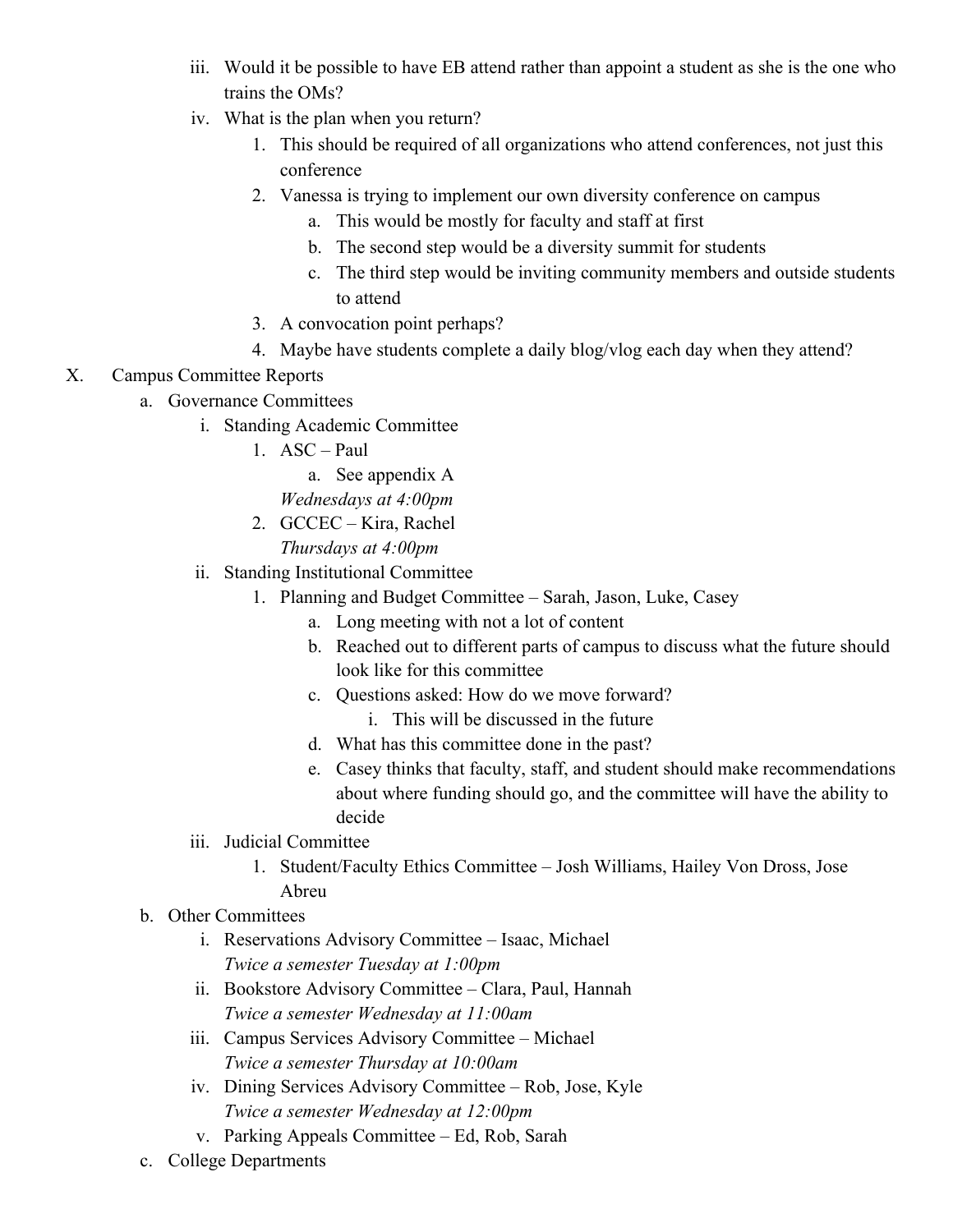- i. Arts and Sciences Jason, Rachel  *First Monday of the month at 4:00pm*
- ii. Business Keegan, Jose, Tegan *First Monday of the month at 4:00pm*
- iii. Health Sciences Hannah (Casey attended)
	- 1. See Appendix B
	- *First Monday of the month at 4:00pm*

# XI. Standing Committee Reports

- a. Senate Affairs
	- i. Apparel
		- 1. Distributed apparel at meeting, please contact Hailey if you were absent to set up a time to receive your sweatshirt.
	- ii. Bonding
		- 1. Senate Affairs to discuss options and present a few at next meeting
			- a. Thinking of having a "larger" bonding event this semester, similar to the ice skating and dinner in MKE last year, and having a "smaller" bonding activity next semester
				- i. EB has volunteered to have us over for a Pizza party at her house
	- iii. Signature Program
		- 1. Senate Affairs to brainstorm in committee and present options
	- iv. Event for this semester
		- 1. We have completed a tabling event, but should think of another all-campus event for this semester
		- 2. Fullboard was on board with a voter registration event
			- a. Senate Affairs to reach out to Kyle Schroeder and Dr. Patricia Rodda to help with this event

## b. Academic Affairs

- i. Positives and negatives for the Provost
	- 1. Positive:
		- a. Professor shoutouts:
			- i. Professor Imes (Ceramics), Professor Schwerm, Dolores Greenwalt, Dr. Tellarico, Dr. Van (Psychology)
	- 2. Negative:
		- a. A student got into a car accident and the professor will not let her retake her quizzes from the time she missed
			- i. The student had to go to the hospital
		- b. Office of Student Success telling a student they are not able to switch their major
		- c. A student withdrew from the university due to her father passing away, and she now owes 60% of the costs of attending for the semester even though she was only here for 1 month
			- i. Casey will follow up on this
- ii. Provost liked Professor shout-outs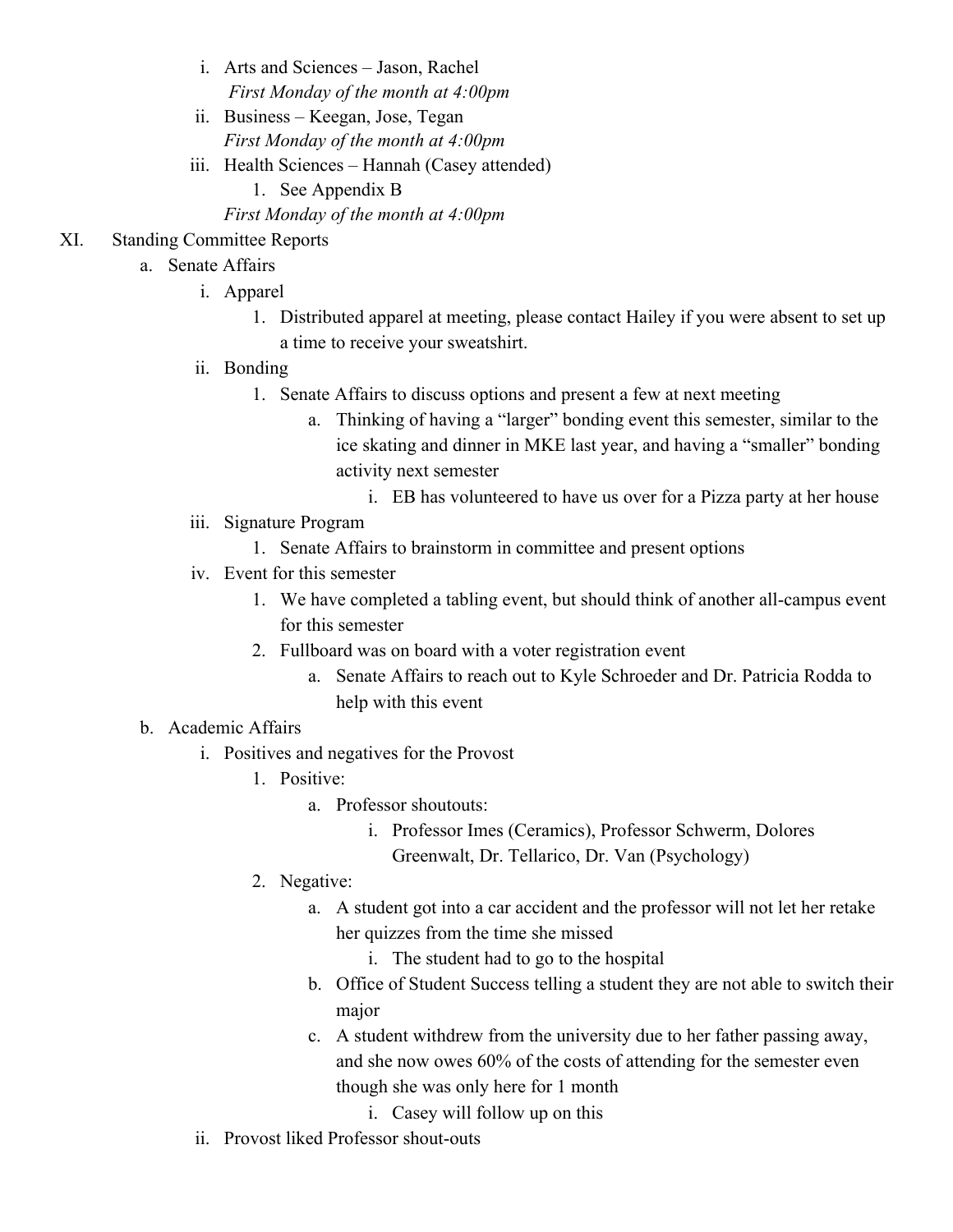- 1. We should send a thank-you note as Senate
- iii. Negative feedback:
	- 1. Provost will look into standardization between classes
		- a. He will also look into the "dog eating homework" incident
	- 2. Advising will be changed in the future
		- a. When logging into the portal you will be able to see your four-year plan
- iv. Meeting with the Provost (October 16th)
	- 1. See Appendix C
- c. Student Affairs
	- i. Meeting with the Director of Dining Services
		- 1. Positives:
			- a. Dining Services has been creative with events and marketing
			- b. There are some great new workers in ABP
			- c. ABP workers have been accommodating
		- 2. Negatives:
			- a. Nothing has changed with the PIT
	- ii. Student Concerns
		- 1. Amount of money that PALs make in comparison to other on-campus positions
			- a. There is a lack of transparency over payment and job requirements between on-campus jobs
				- i. Students are placed into jobs based on the level of aid an individual receives and then the rest is based off the budget of the department on campus
- d. Marketing
	- i. If you haven't sent baby pictures to Meg, please do!
		- 1. Marketing committee to send out an email reminder mid-week
	- ii. Board downstairs:
		- 1. Will be dividing up responsibilities this week
		- 2. This will be finished ASAP
	- iii. Social Media ads will be most likely be purchased this week
- e. Finance
	- i. No other notes
- XII. Announcements
	- a. Josh- do we want changes to allocating guidelines to apply to what has already been funded this year, or only apply to future allocations?
		- i. Changes should apply to future allocations only
	- b. Pass the gavel
- XIII. Adjournment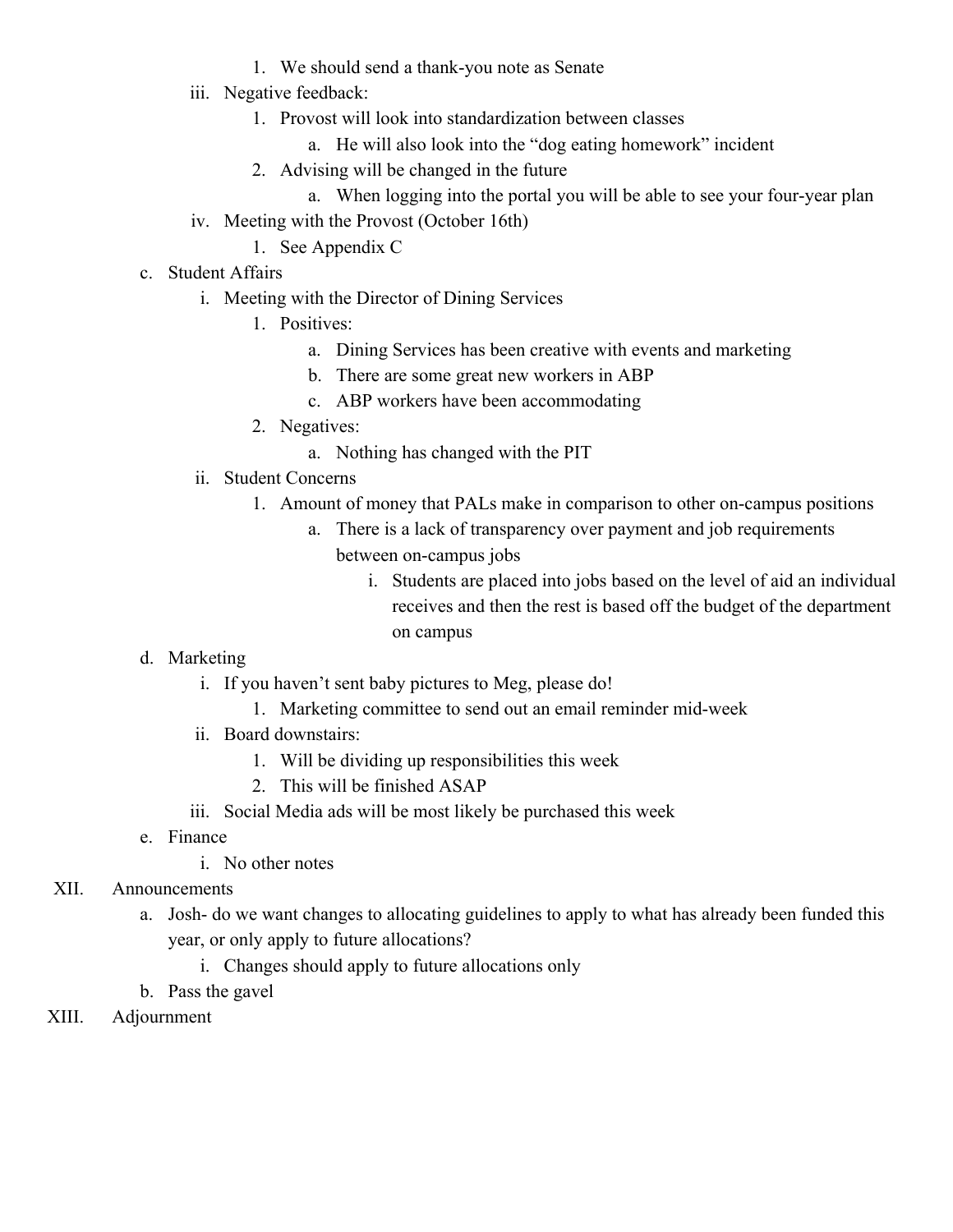#### **Appendix A**

## ASC agenda Wednesday October 23rd, 2019

Call to order: 4:02pm

2. Attending: Attending: Jason Bennett, Lacey Runyon, Tom St. George, Christine Schneider, James Zager,

Ann Hanford (registrar), Tom Pahnke (dean), Paul Taylor (student). Absent: Kevin McMahon

- 3. Secretary Pro-Tem (Lacey Runyon)
- 4. Approve minutes as circulated approved
- 5. Other Business

a. HLC visit for Online MBA Program (Dec 2 or Dec 3)

i. ASC to meet with HLC site visitors 1. Tina to send out doodle poll

ii. Online MBA to begin Fall 2020

iii. Current concerns: faculty development regarding online delivery of education

b. Discussion of "Robot Proof" language appearing and not vetted by faculty.

#### 6. Old business

a. Course addition HSC495

i. Discussion: Return to originator for further discussion with College of Health Sciences faculty. ii. Feedback: course is meant for all faculty, is it flexible to fit the needs of any course instructor;

Need to develop a consensus on number of credits appropriate for the course; how will

assessments change if a student repeats the course over multiple semesters.

iii. Motion was TABLED

b. AD guidelines discussion – moved to allow for robust discussion on honors programs

7. New business

a. Honors program

i. Discussion: Number of honors students coming in as first year students 50-53; graduating 30-35; Total number of honors students at Carroll = 175-200. Honors courses can be taken as a stand-alone course or as an adjunct to a non-honors course. No increased faculty load for taking honors students into an offered course.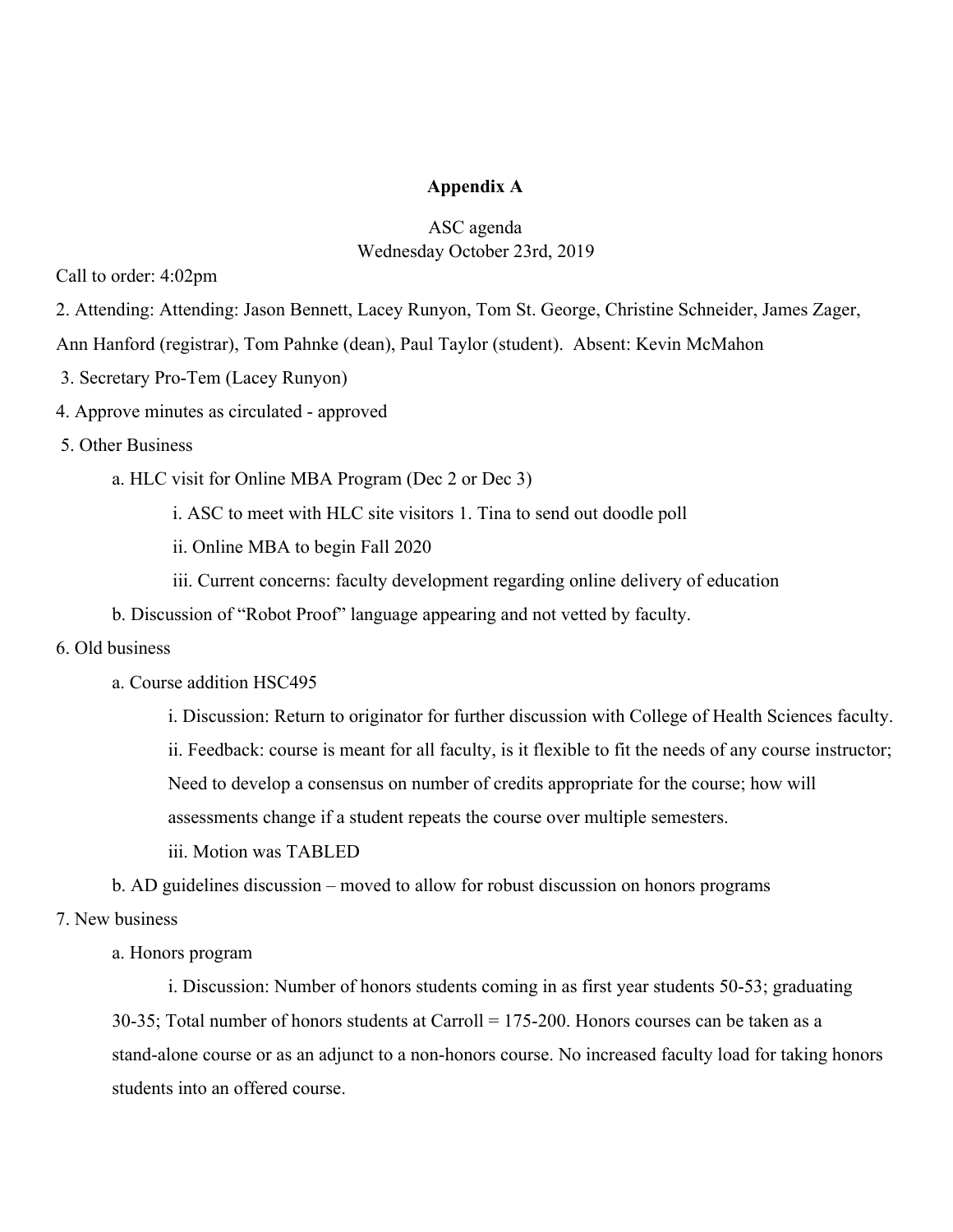ii. Feasibility and rationale of increase in number of required credits and required internship;

logistics of scheduling the courses; seems to limit the student's choices for course selection per term; Is

the provided syllabus meant to be used for all honors courses or just an example; Need to

develop a plan for "types" of honors courses offered per term; development of a phased roll-out of the proposed program

# iii. Motion to TABLED

8. Registrar

a. ERP sub-committee for portal build; requesting volunteer members

9. Adjourn: 5:31 pm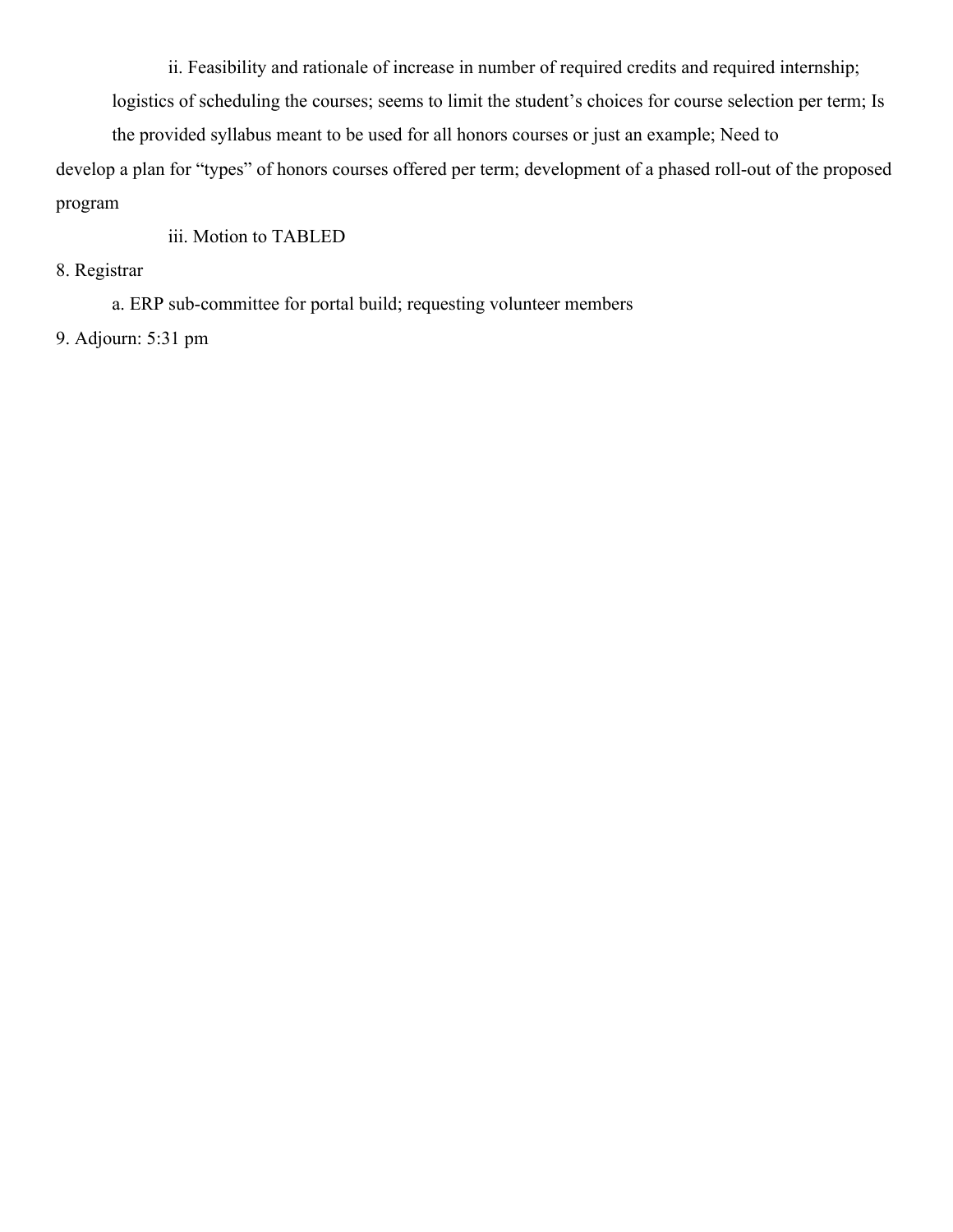### **Appendix B**

College of Health Sciences Meeting Notes – 10.7.19

- Discussing adding Associate Deans
- Reorganizing departments
- 10-year vision:
	- Add community-based high school programs
	- Add new clinical programs (strategic plan 1.3.3.b)
- Carroll University Community Health Services (CUCHS)
	- Services provided by students, faculty, staff
	- Giving students real-life experiences
	- Current programs:
		- School Health Program (BGCS/UCC)
		- CURE Clinic at Sentry
- Moved to discussions following short presentation from Dean to discuss vision, mission, and goal of CUCHS
- Final vision statement from our group:
	- Preferred Educational Partner in local and global community initiatives that will empower and advance the health and overall well-being of a diverse population served across the lifespan through education, clinical and research programs.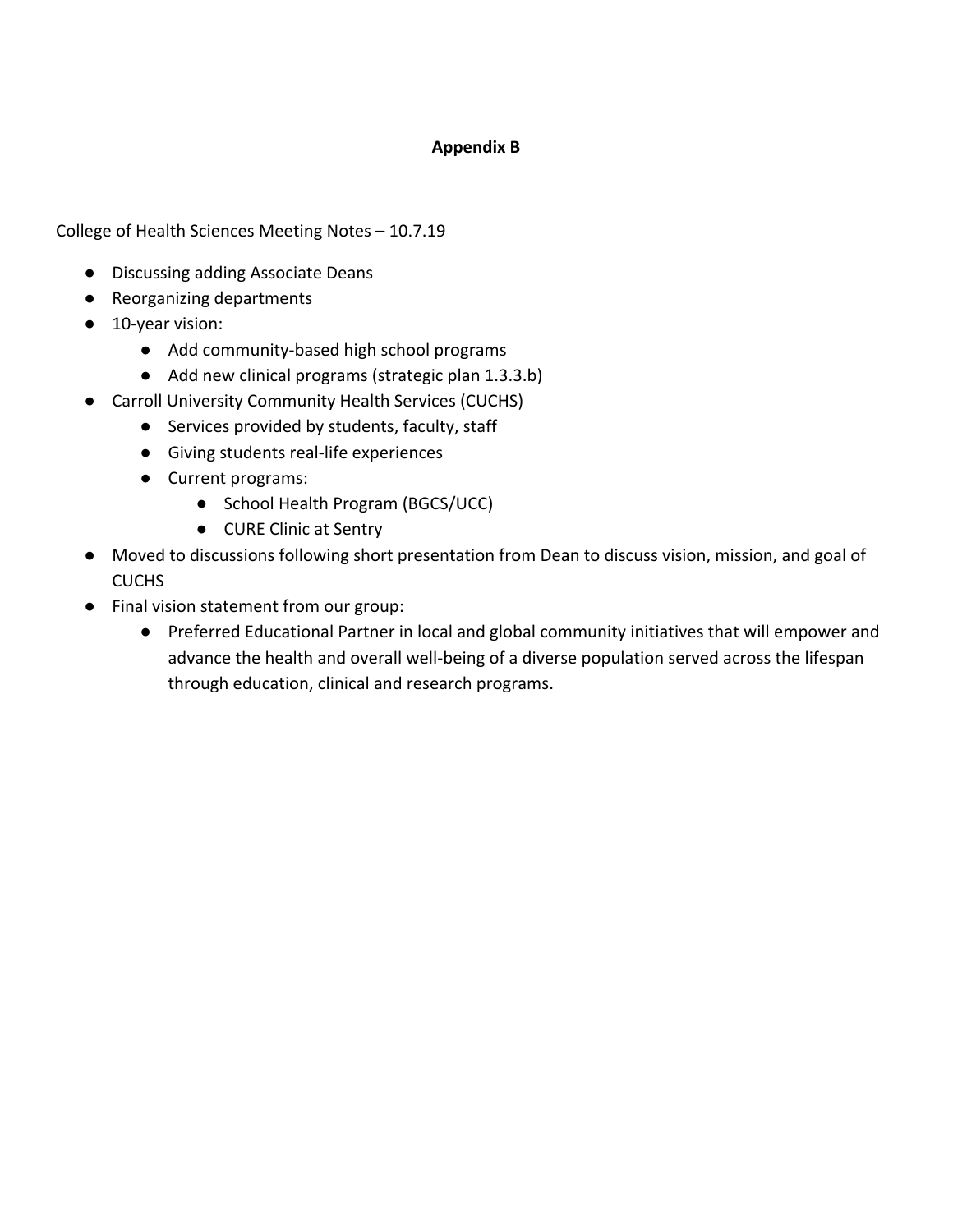## **Appendix C**

Wednesday, October 16th, 2019

Notes from September 18th:

Student Concerns:

- Adjunct professors
	- Students are concerned with the heavy turnover of professors.
- Differences in class sections
	- Students have voiced that night classes tend to be more difficult than day classes
- Books/Bookstore
	- There is a lack of communication between the bookstore and professors. Professors don't put in the correct access codes/ edition titles causing students to order the wrong books
- **Canvas** 
	- Students rely on canvas for their grades and their progress within their courses. Students have voiced that professors choose not to update canvas. Students have suggested more professor training in canvas
- Concert choir
	- $\circ$  Students believe that concert choir should be 2 credits for the amount of time being put in

October 16th New Business:

Positive feedback from students:

- The fulltime staff at Carroll University cares about the success and well being of students.
- Professors are very understanding when students have to miss class due to conferences or to present research.
- Pre-med professors are really good at helping students to understand the materials for class.

Negative feedback from students:

- Carroll University advertises small class sizes and a small ratio of professors to students. With the population growing at the university, students feel as though this ratio is false.
- Psych 101 is not standardized between class sections
	- In one section, the professor wasn't there for a class and then the professor's dog ate the quizzes so the class was given 100%
- Students feel as though advisors aren't prepared to help students through the advising process/better training in advising.